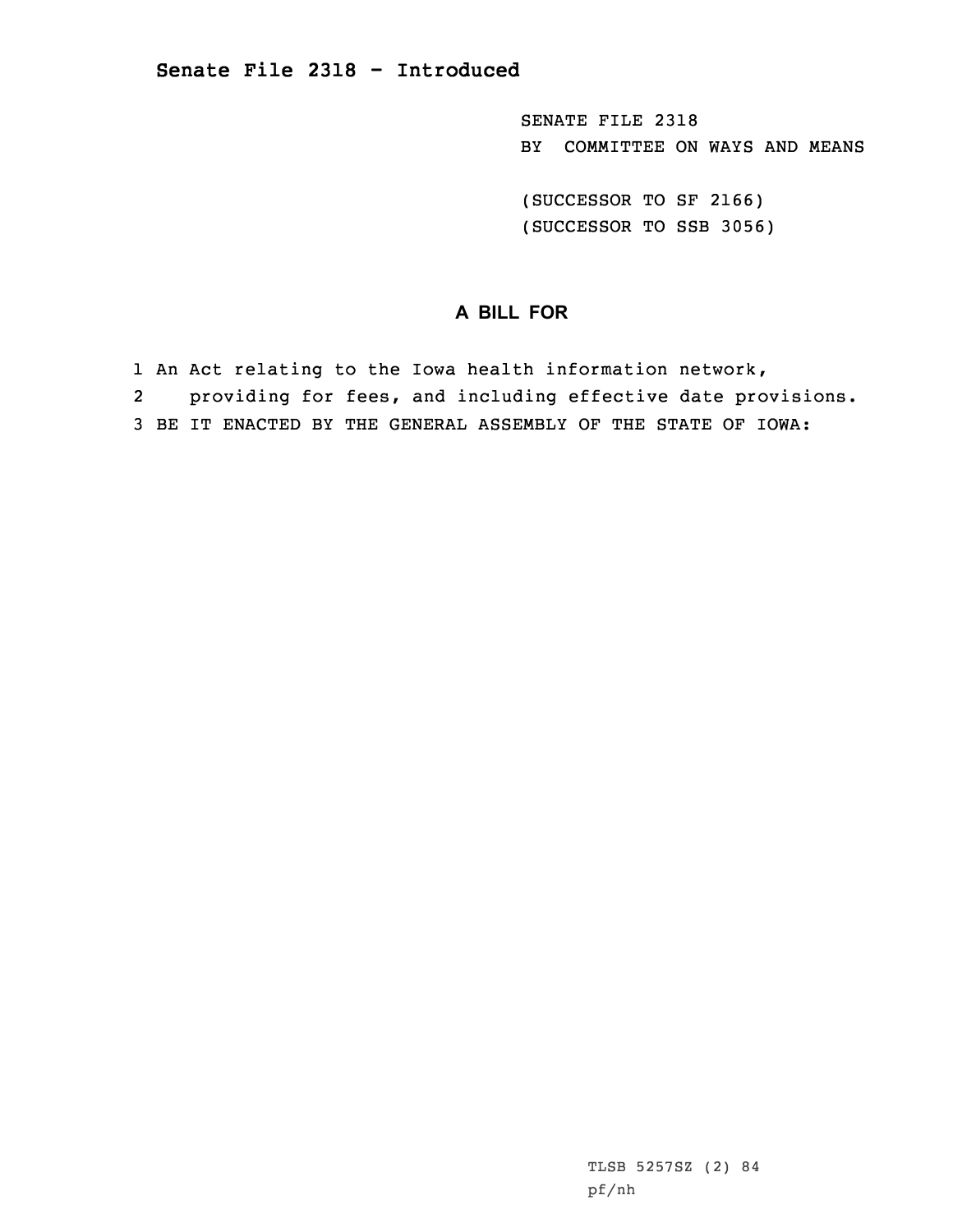1 Section 1. Section 135.154, Code 2011, is amended by adding 2 the following new subsections:

<sup>3</sup> NEW SUBSECTION. 01. *"Advisory council"* means the electronic 4 health information advisory council created in section 135.156.

<sup>5</sup> NEW SUBSECTION. 001. *"Authorized"* means having met the 6 requirements as <sup>a</sup> participant for access to and use of the Iowa 7 health information network.

 NEW SUBSECTION. 2A. *"Exchange"* means the authorized electronic sharing of health information between health care professionals, payors, consumers, public health agencies, the department, and other authorized participants utilizing the Iowa health information network and Iowa health information network services.

14 NEW SUBSECTION. 2B. *"Executive committee"* means the 15 executive committee of the electronic health information 16 advisory council created in section 135.156.

17 NEW SUBSECTION. 3A. *"Health information"* means health 18 information as defined in 45 C.F.R. § 160.103 that is created 19 or received by an authorized participant.

 NEW SUBSECTION. 4A. *"Health Insurance Portability and Accountability Act"* means the federal Health Insurance Portability and Accountability Act of 1996, Pub. L. No. 104-191, including amendments thereto and regulations promulgated thereunder.

<sup>25</sup> NEW SUBSECTION. 4B. *"Hospital"* means licensed hospital as 26 defined in section 135B.1.

 NEW SUBSECTION. 4C. *"Individually identifiable health information"* means individually identifiable health information as defined in 45 C.F.R. § 160.103 that is created or received by an authorized participant.

31 NEW SUBSECTION. 5A. *"Iowa health information network"* or <sup>32</sup> *"network"* means the statewide health information technology 33 network created in this division.

<sup>34</sup> NEW SUBSECTION. 5B. *"Iowa Medicaid enterprise"* means the 35 Iowa Medicaid enterprise as defined in section 249J.3.

-1-

LSB 5257SZ (2) 84 pf/nh 1/16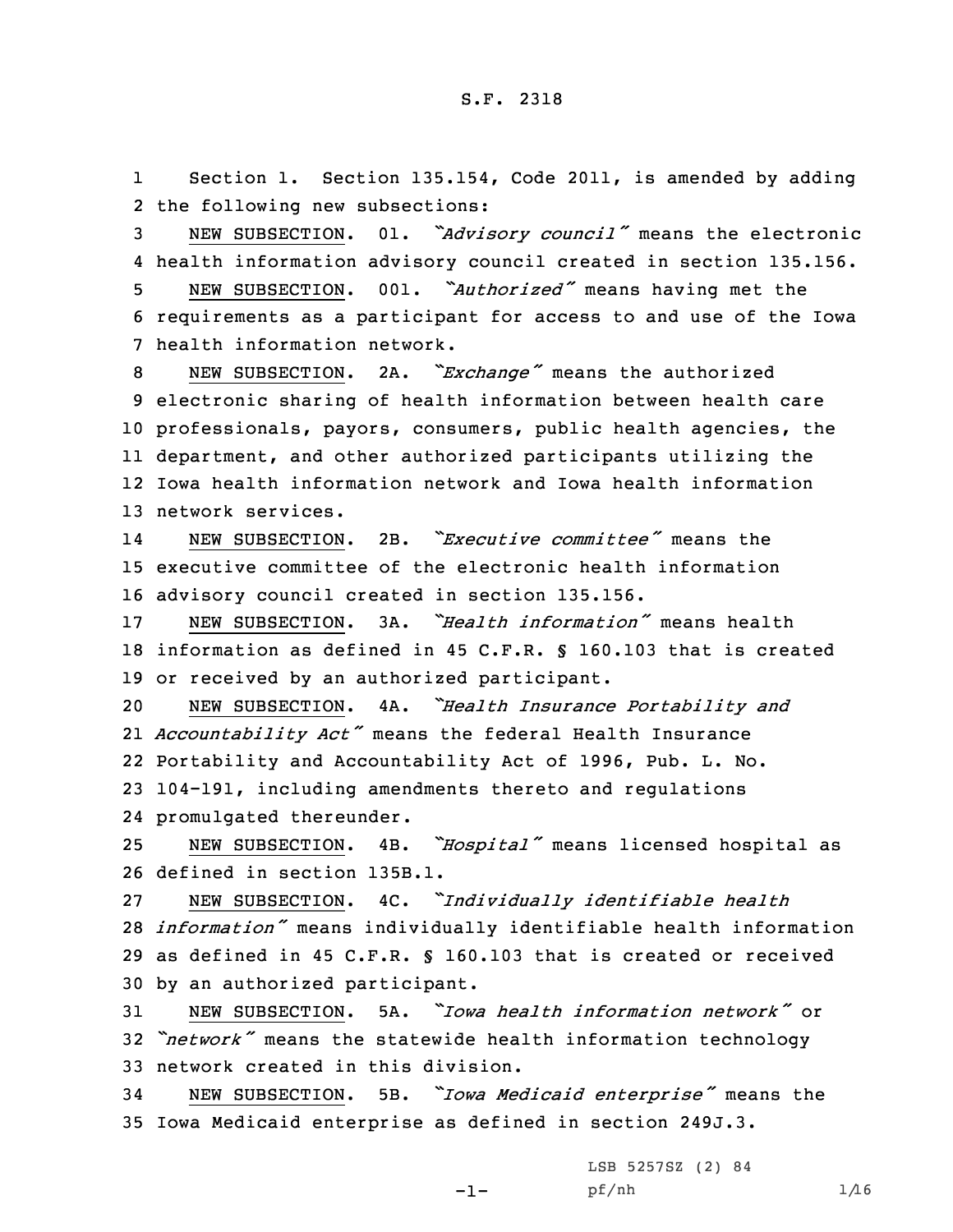1 NEW SUBSECTION. 5C. *"Participant"* means an authorized health care professional, payor, patient, health care organization, public health agency, or the department that has agreed to authorize, submit, access, or disclose health information through the Iowa health information network in accordance with this chapter and all applicable laws, rules, agreements, policies, and standards.

<sup>8</sup> NEW SUBSECTION. 5D. *"Patient"* means <sup>a</sup> person who has 9 received or is receiving health services from <sup>a</sup> health care 10 professional.

11 NEW SUBSECTION. 5E. *"Payor"* means <sup>a</sup> person who makes 12 payments for health services, including but not limited to an 13 insurance company, self-insured employer, government program, 14 individual, or other purchaser that makes such payments.

15 NEW SUBSECTION. 5F. *"Protected health information"* means 16 protected health information as defined in 45 C.F.R. § 160.103 17 that is created or received by an authorized participant.

 NEW SUBSECTION. 5G. *"Public health agency"* means an entity that is governed by or contractually responsible to <sup>a</sup> local board of health or the department to provide services focused on the health status of population groups and their environments.

<sup>23</sup> NEW SUBSECTION. 5H. *"Purchaser"* means any individual, 24 employer, or organization that purchases health insurance or 25 services and includes intermediaries.

26 Sec. 2. Section 135.155, subsection 2, unnumbered paragraph 27 1, Code 2011, is amended to read as follows:

28 To be effective, the Iowa health information technology 29 system network shall comply with all of the following 30 principles:

31 Sec. 3. Section 135.155, subsection 3, Code 2011, is amended 32 to read as follows:

33 3. Widespread adoption of health information technology is 34 critical to a successful Iowa health information technology 35 system network and is best achieved when all of the following

 $-2-$ 

LSB 5257SZ (2) 84 pf/nh 2/16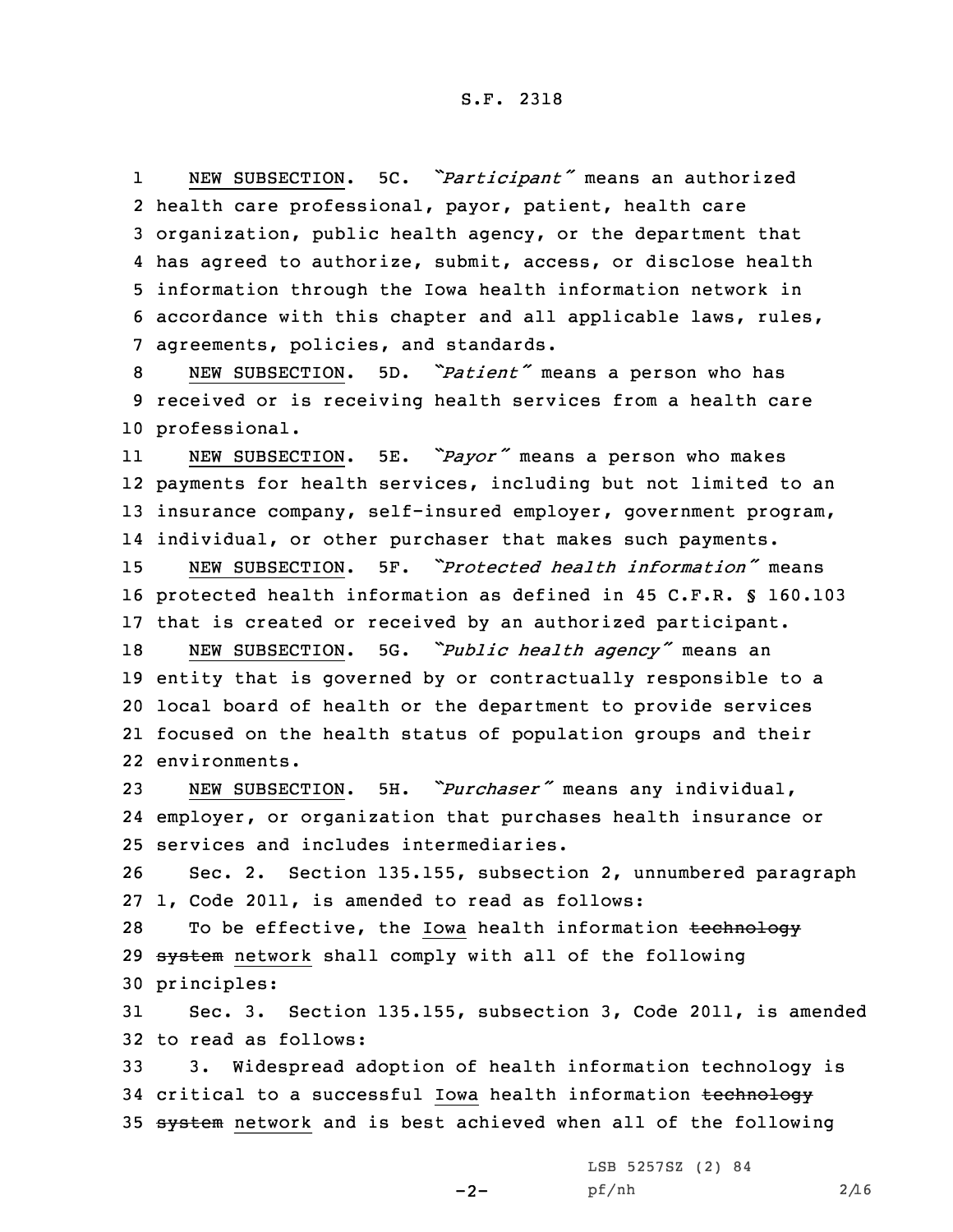1 occur:

2 *a.* The market provides <sup>a</sup> variety of certified products from 3 which to choose in order to best fit the needs of the user.

4 *b.* The system network provides incentives for health care 5 professionals to utilize the health information technology and 6 provides rewards for any improvement in quality and efficiency 7 resulting from such utilization.

8 *c.* The system network provides protocols to address critical 9 problems.

10 *d.* The system network is financed by all who benefit from 11 the improved quality, efficiency, savings, and other benefits 12 that result from use of health information technology.

13 Sec. 4. NEW SECTION. **135.155A Findings and intent —— Iowa** 14 **health information network.**

 1. The general assembly finds all of the following: *a.* Technology used to support health care-related functions is known as health information technology. Health information technology provides <sup>a</sup> mechanism to transform the delivery of health and medical care in Iowa and across the nation.

 *b.* A health information network involves the secure electronic sharing of health information across the boundaries of individual practice and institutional health settings and with consumers. Broad use of health information technology and <sup>a</sup> health information network should improve health care quality and the overall health of the population, increase efficiencies in administrative health care, reduce unnecessary health care costs, and help prevent medical errors.

 2. It is the intent of the general assembly that Iowa establish <sup>a</sup> statewide health information technology network. The Iowa health information network shall not constitute <sup>a</sup> health benefit network or <sup>a</sup> health insurance network. Nothing in this division shall be interpreted to impede or preclude the formation and operation of regional, population-specific, or local health information networks or their participation in the Iowa health information network.

-3-

LSB 5257SZ (2) 84 pf/nh 3/16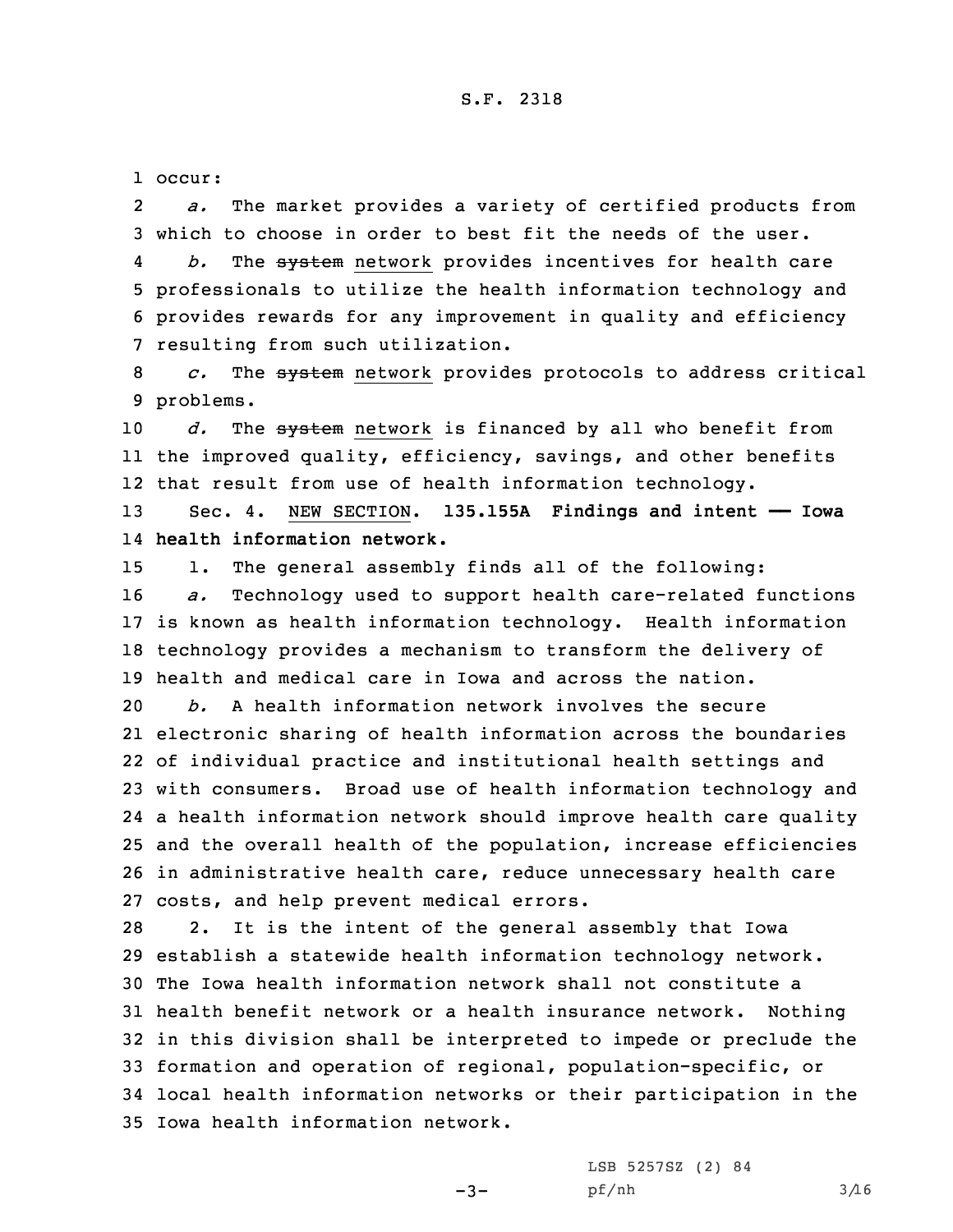1 Sec. 5. Section 135.156, subsection 1, paragraphs <sup>a</sup> and b, Code Supplement 2011, are amended to read as follows: *a.* The department shall direct <sup>a</sup> public and private collaborative effort to promote the adoption and use of health information technology in this state in order to improve health care quality, increase patient safety, reduce health care costs, enhance public health, and empower individuals and health care professionals with comprehensive, real-time medical information to provide continuity of care and make the best health care decisions. The department shall provide coordination for the development and implementation of an interoperable electronic health records system, telehealth expansion efforts, the health information technology infrastructure, the Iowa health information network, and other health information technology initiatives in this state. The department shall be guided by the principles and goals specified in section 135.155 and the findings and intent specified for an Iowa health information network in section 135.155A.

 *b.* All health information technology efforts shall endeavor to represent the interests and meet the needs of consumers and the health care sector, protect the privacy of individuals and the confidentiality of individuals' information, promote physician best practices, and make information easily 25 accessible to the appropriate parties. The system network developed shall be consumer-driven, flexible, and expandable. Sec. 6. Section 135.156, subsection 2, paragraph a, Code Supplement 2011, is amended to read as follows:

 *a.* An electronic health information advisory council is established which shall consist of the representatives of entities involved in the electronic health records system task force established pursuant to section 217.41A, Code 2007, <sup>a</sup> pharmacist, <sup>a</sup> licensed practicing physician, <sup>a</sup> consumer who is <sup>a</sup> member of the state board of health, <sup>a</sup> representative of the state's Medicare quality improvement organization,

 $-4-$ 

LSB 5257SZ (2) 84  $pf/nh$  4/16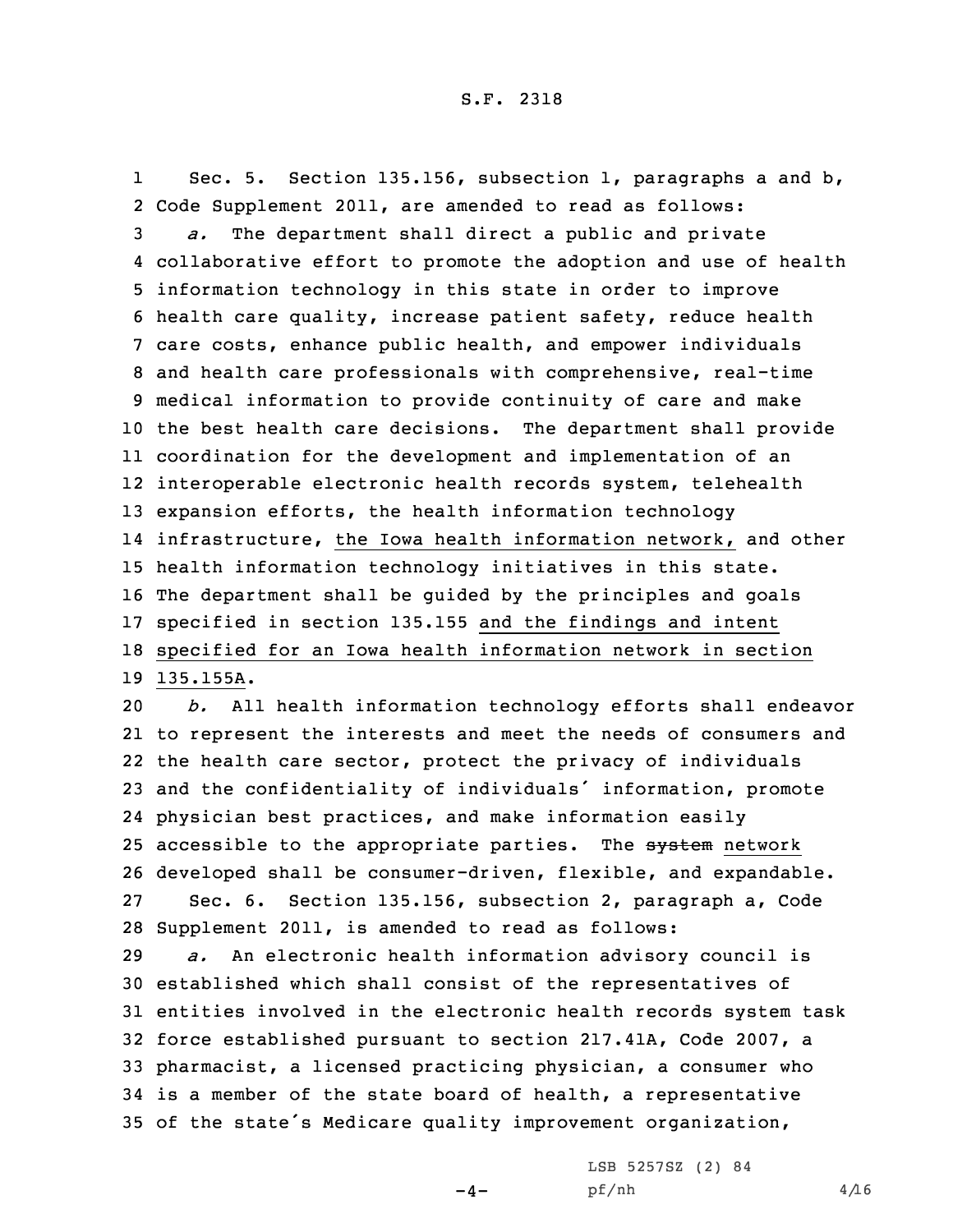the executive director of the Iowa communications network, <sup>a</sup> 2 representative of the private telecommunications industry, a representative of the Iowa collaborative safety net provider network created in section 135.153, <sup>a</sup> nurse informaticist from the university of Iowa, and any other members the department or executive committee of the advisory council determines necessary and appoints to assist the department or executive 8 committee at various stages of development of the electronic 9 Iowa health information system network. Executive branch agencies shall also be included as necessary to assist in the duties of the department and the executive committee. Public members of the advisory council shall receive reimbursement for actual expenses incurred while serving in their official capacity only if they are not eligible for reimbursement by the organization that they represent. Any legislative members shall be paid the per diem and expenses specified in section 17 2.10.

18 Sec. 7. Section 135.156, subsection 3, paragraph a, 19 subparagraphs (6) and (10), Code Supplement 2011, are amended 20 to read as follows:

21 (6) Policies relating to governance of the various facets of 22 the Iowa health information <del>technology system</del> network.

23 (10) Economic incentives and support to facilitate 24 participation in an interoperable <del>system</del> network by health care 25 professionals.

26 Sec. 8. Section 135.156, subsection 3, paragraph c, 27 unnumbered paragraph 1, Code Supplement 2011, is amended to 28 read as follows:

 Coordinate public and private efforts to provide the network backbone infrastructure for the Iowa health information 31 technology system network. In coordinating these efforts, the executive committee shall do all of the following:

33 Sec. 9. Section 135.156, subsection 3, paragraphs h and i, 34 Code Supplement 2011, are amended to read as follows: 35 *h.* Seek and apply for any federal or private funding to

 $-5-$ 

LSB 5257SZ (2) 84  $pf/nh$  5/16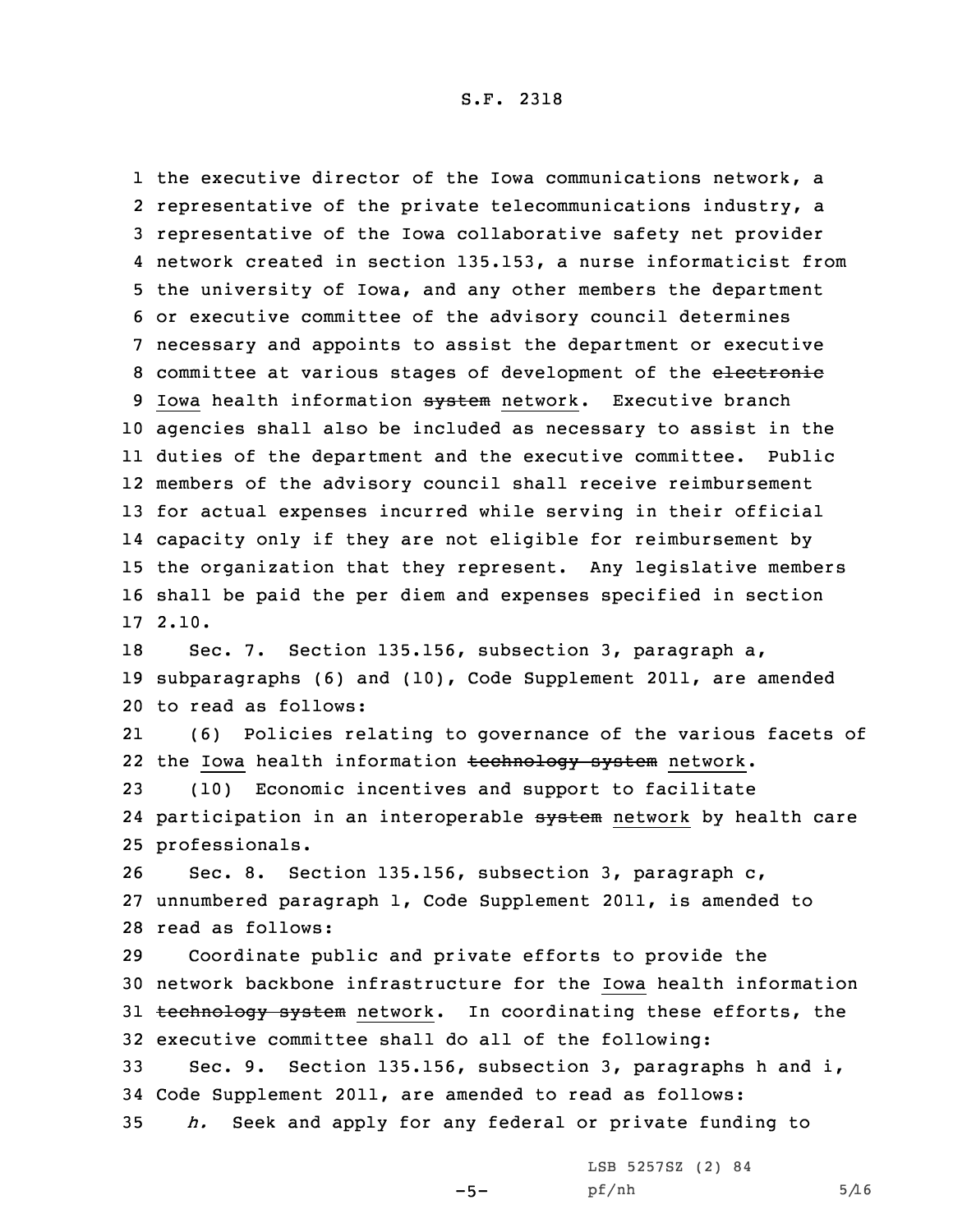1 assist in the implementation and support of the Iowa health 2 information <del>technology system</del> network and make recommendations 3 for funding mechanisms for the ongoing development and 4 maintenance costs of the Iowa health information <del>technology</del> 5 system network.

6 *i.* Identify state laws and rules that present barriers 7 to the development of the Iowa health information technology 8 system network and recommend any changes to the governor and 9 the general assembly.

10 Sec. 10. NEW SECTION. **135.156A Iowa health information** 11 **network —— business and financial sustainability plan and** 12 **participant fees.**

13 1. The board, with the support of the department and the advice of the executive committee and advisory council, shall establish and annually review and update <sup>a</sup> business and financial sustainability plan for the Iowa health information network. The plan shall include fees to be paid to the department by participants who choose to access and use the Iowa health information network. The participant fee schedule shall be structured using fair share, value-based principles. 212. The department shall update and submit <sup>a</sup> financial model,

22 including fee schedule, revenue and expense projections, and <sup>a</sup> 23 budget, to the executive committee and the board for approval 24 on an annual basis.

25 Sec. 11. NEW SECTION. **135.156B Iowa health information** 26 **network —— duties of the department.**

27 The department shall do all of the following:

28 1. Develop, implement, and enforce the following, as 29 approved by the board:

 *a.* Strategic, operational, and business and financial sustainability plans for the Iowa health information network. *b.* Standards, requirements, policies, and procedures for access to and use, secondary use, and privacy and security of health information exchanged through the Iowa health information network, consistent with applicable federal and

-6-

LSB 5257SZ (2) 84 pf/nh 6/16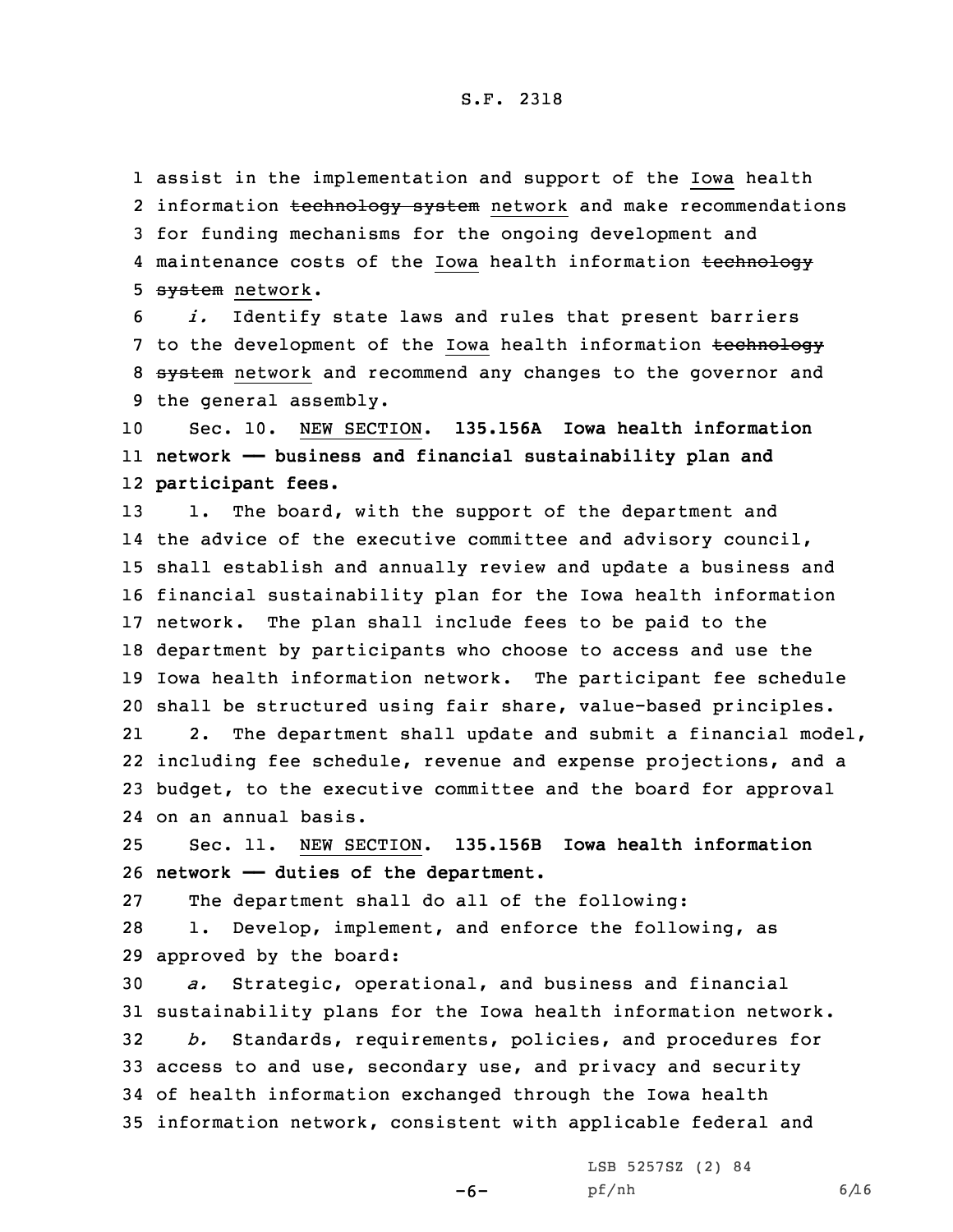1 state standards and laws.

2 *c.* Rules, policies, and procedures for monitoring 3 participant usage of the Iowa health information network and 4 enforcing compliance with applicable standards, requirements, 5 policies, rules, and procedures.

 *d.* Policies and procedures for administering the infrastructure, technology, and associated professional services required for operation of the Iowa health information network and the provision of services through the Iowa health information network.

11 *e.* An annual budget and fiscal report for the business and 12 technical operations of the Iowa health information network 13 and an annual report for the Iowa health information network 14 and the services provided through the Iowa health information 15 network.

 2. Provide human resources, budgeting, project and activity coordination, and related management functions to the Iowa health information network and the services provided through the Iowa health information network.

20 3. Enter into participation agreements with participants in 21 the Iowa health information network.

22 4. Collect participant fees, record receipts and approvals 23 of payments, and file required financial reports.

24 5. Apply for, acquire by gift or purchase, and hold, dispense, or dispose of funds and real or personal property from any person, governmental entity, or organization in the exercise of its powers or performance of its duties in accordance with this division.

29 6. Select and contract with vendors of goods and services in 30 compliance with all applicable state and federal procurement 31 laws and regulations.

32 7. Work to align interstate and intrastate interoperability 33 standards in accordance with national health information 34 exchange standards.

35 8. Execute all instruments necessary or incidental to the

 $-7-$ 

LSB 5257SZ (2) 84 pf/nh 7/16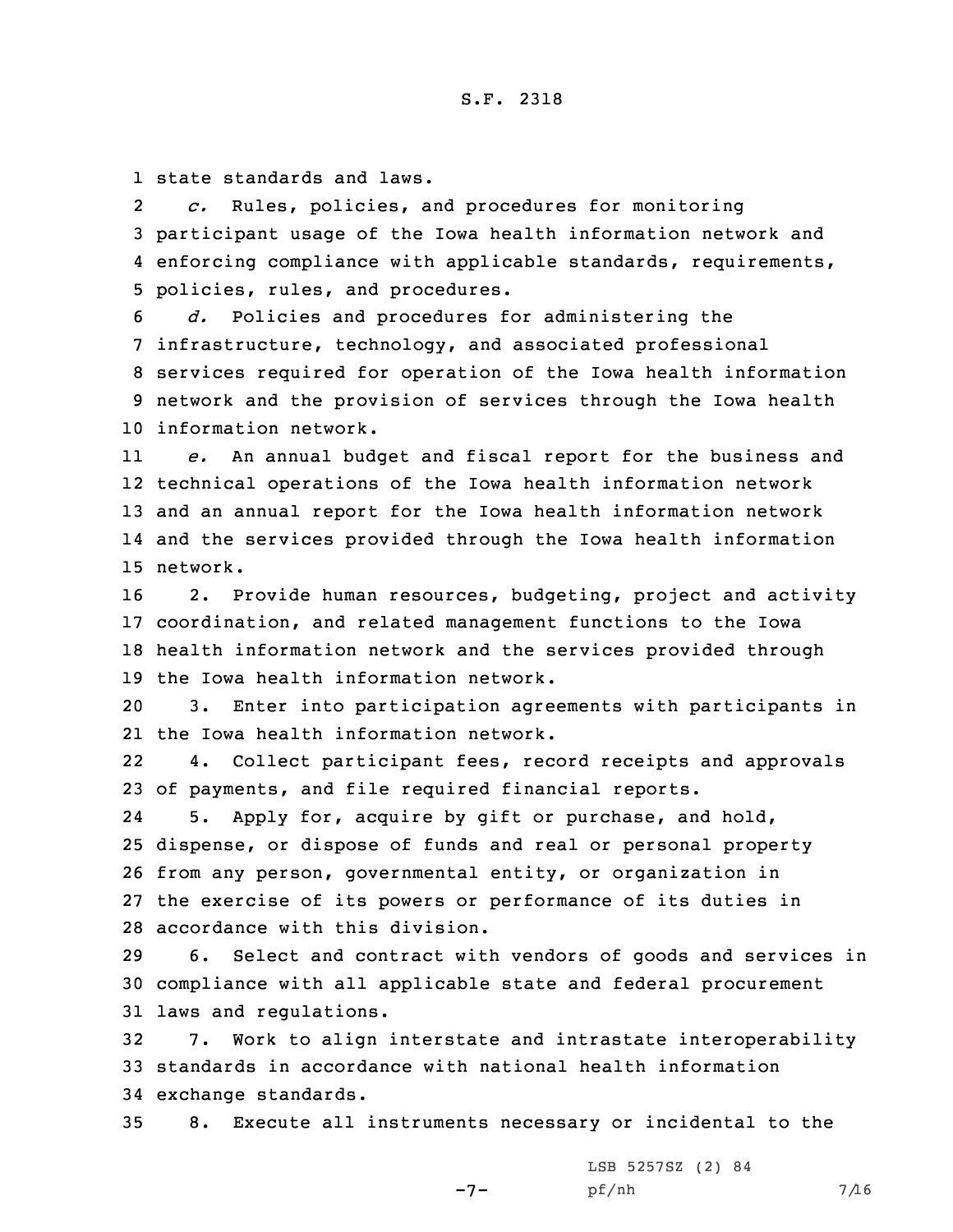1 performance of its duties and the execution of its powers under 2 this division.

3 Sec. 12. NEW SECTION. **135.156C Iowa health information** 4 **network fund.**

 1. The Iowa health information network fund is created as <sup>a</sup> separate fund within the state treasury under the control of the board. Revenues, donations, gifts, interest, participant fees, and other moneys received or generated relative to the operation and administration of the Iowa health information network shall be deposited in the fund.

11 2. Moneys in the fund are appropriated to and shall be 12 expended by the department only for activities and operations 13 suitable to the performance of the department's duties, 14 subject to executive committee review and board approval. 15 Disbursements may be made from the fund for purposes related 16 to the administration, management, operations, functions, 17 activities, or sustainability of the Iowa health information 18 network.

 3. Notwithstanding section 12C.7, subsection 2, earnings or interest on moneys deposited in the fund shall be credited to the fund. Moneys in the fund at the end of each fiscal year shall not revert to another fund but shall remain in the fund for expenditure in subsequent fiscal years.

24 4. The moneys in the fund shall be subject to financial and 25 compliance audits by the auditor of state.

 Sec. 13. NEW SECTION. **135.156D Technical infrastructure.** 1. The Iowa health information network shall provide <sup>a</sup> mechanism to facilitate and support the secure electronic exchange of health information between participants.

30 2. The Iowa health information network shall not function as 31 <sup>a</sup> central repository of all health information.

 3. The Iowa health information network shall provide <sup>a</sup> mechanism for participants without an electronic health records system to access health information from the Iowa health information network.

-8-

LSB 5257SZ (2) 84 pf/nh 8/16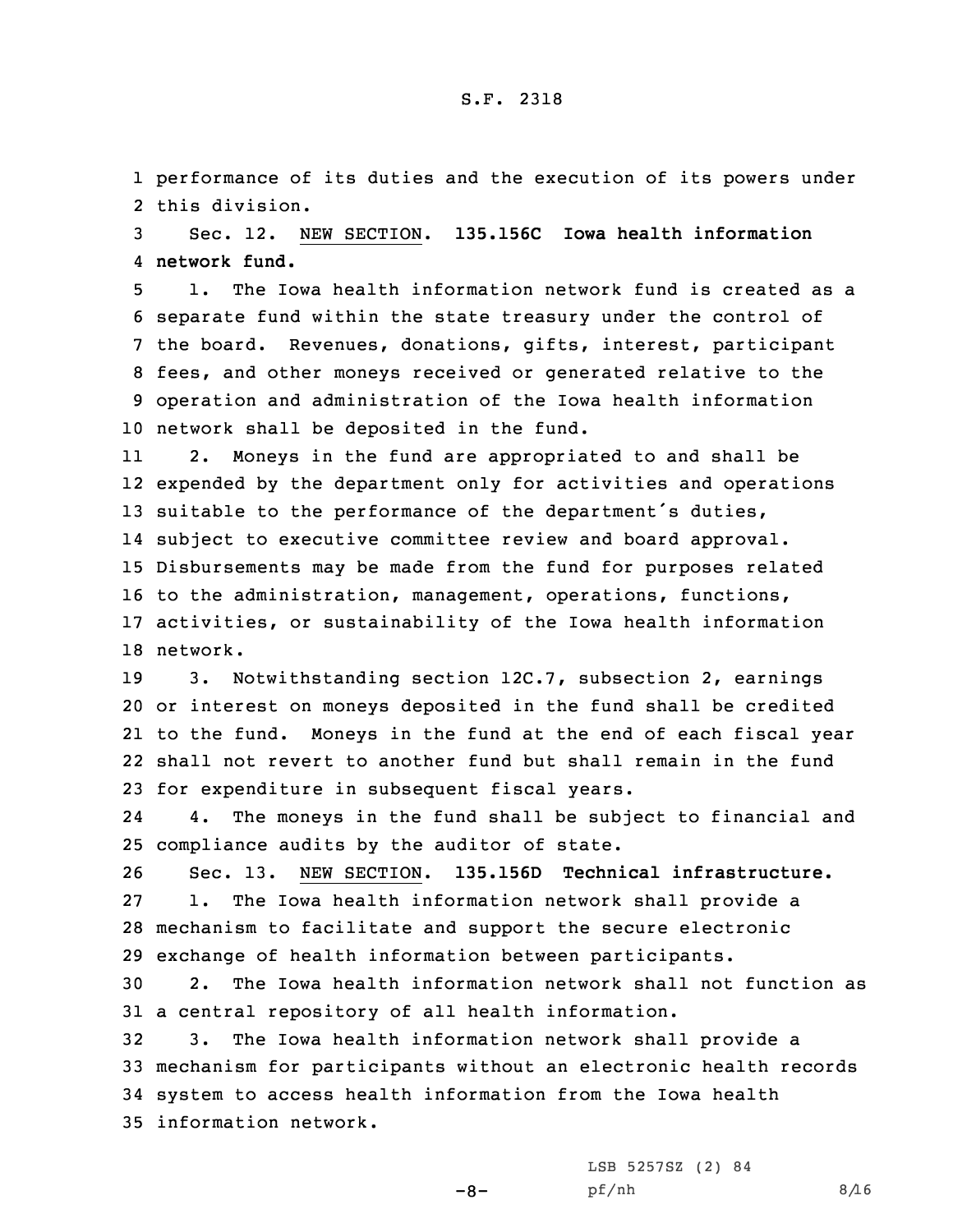1 Sec. 14. NEW SECTION. **135.156E Legal and policy.** 2 1. Upon approval from the board, the department shall implement appropriate security standards, policies, and procedures to protect the transmission and receipt of protected health information exchanged through the Iowa health information network, which shall, at <sup>a</sup> minimum, comply with the Health Insurance Portability and Accountability Act security rule pursuant to 45 C.F.R. pt. 164, subpt. C, and shall reflect all of the following:

 *a.* Include authorization controls, including the responsibility to authorize, maintain, and terminate <sup>a</sup> participant's use of the Iowa health information network. *b.* Require authentication controls to verify the identify and role of the participant using the Iowa health information

15 network.

16 *c.* Include role-based access controls to restrict 17 functionality and information available through the Iowa health 18 information network.

 *d.* Include <sup>a</sup> secure and traceable electronic audit system to document and monitor the sender and the recipient of health information exchanged through the Iowa health information 22 network.

 *e.* Require standard participation agreements which define the minimum privacy and security obligations of all participants using the Iowa health information network and services available through the Iowa health information network. *f.* Include controls over access to and the collection, organization, and maintenance of records and data for purposes of research or population health that protect the confidentiality of consumers who are the subject of the health information.

 2. <sup>A</sup> patient shall have the opportunity to decline exchange of the patient's health information through the Iowa health information network. <sup>A</sup> patient shall not be denied care or treatment for declining to exchange the patient's health

 $-9-$ 

LSB 5257SZ (2) 84 pf/nh 9/16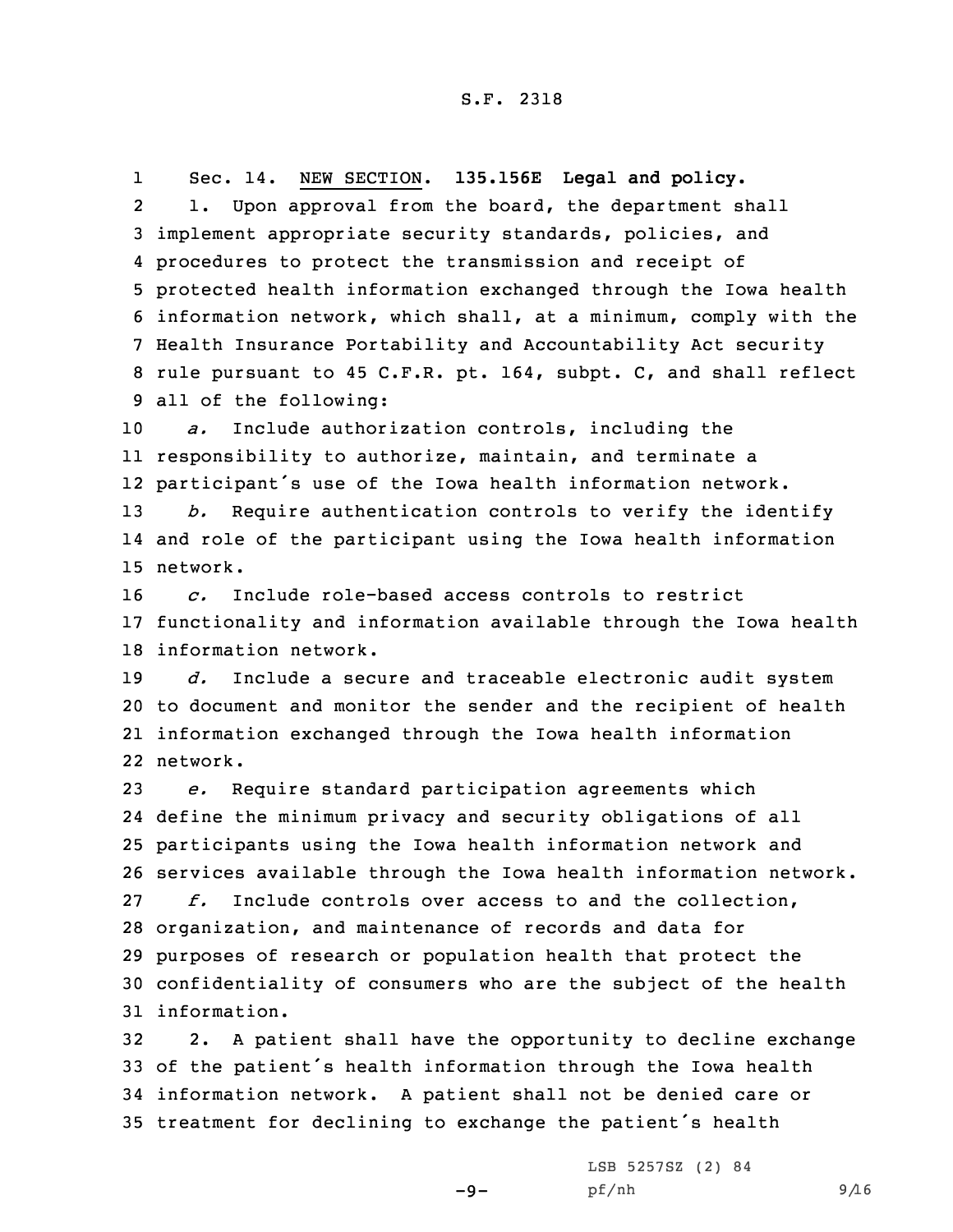## S.F. 2318

 information, in whole or in part, through the Iowa health information network. The board shall provide by rule the means and process by which patients may decline participation. The means and process utilized under the rules shall minimize the burden on patients and health care professionals.

 3. Unless otherwise authorized by law or rule, <sup>a</sup> patient's decision to decline participation means that none of the patient's health information shall be accessible through the record locator service function of the Iowa health information network. <sup>A</sup> patient's decision to decline having health information shared through the record locator service function shall not limit <sup>a</sup> health care professional with whom the patient has or is considering <sup>a</sup> treatment relationship from sharing health information concerning the patient through the secure messaging function of the Iowa health information 16 network.

 4. <sup>A</sup> patient who declines participation in the Iowa health information network may later decide to have health information shared through the Iowa health information network. <sup>A</sup> patient who is participating in the Iowa health information network may later decline participation in the network.

22 5. <sup>A</sup> participant shall not release or use protected health information exchanged through the Iowa health information network for purposes unrelated to prevention, treatment, payment, or health care operations unless otherwise authorized or required by state or federal law. Participants shall limit the use and disclosure of protected health information for payment or health care operations to the minimum amount required to accomplish the intended purpose of the use or request, in compliance with the Health Insurance Portability and Accountability Act and other applicable state or federal law. Use or distribution of the information for <sup>a</sup> marketing purpose, as defined by the Health Insurance Portability and Accountability Act, is strictly prohibited.

35 6. The department and all persons using the Iowa health

 $-10-$ 

LSB 5257SZ (2) 84 pf/nh 10/16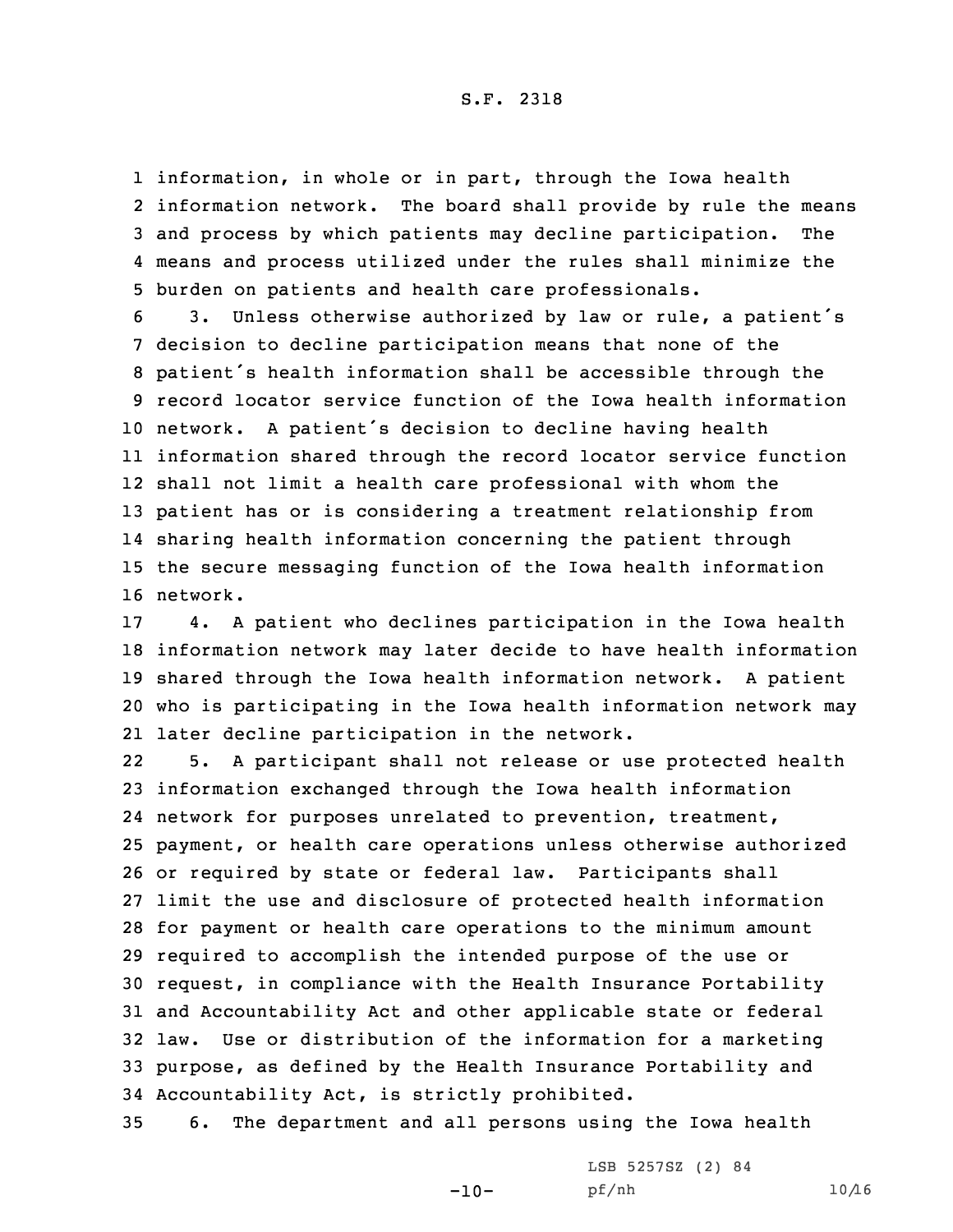1 information network are individually responsible for following 2 breach notification policies as provided by the Health 3 Insurance Portability and Accountability Act.

4 7. <sup>A</sup> participant shall not be compelled by subpoena, court 5 order, or other process of law to access health information 6 through the Iowa health information network in order to gather 7 records or information not created by the participant.

 8. All participants exchanging health information and data through the Iowa health information network shall grant to other participants of the network <sup>a</sup> nonexclusive license to retrieve and use that information in accordance with applicable state and federal laws, and the policies, standards, and rules established by the board.

14 9. The board shall establish by rule the procedures for <sup>a</sup> 15 patient who is the subject of health information to do all of 16 the following:

17 *a.* Receive notice of <sup>a</sup> violation of the confidentiality 18 provisions required under this division.

19 *b.* Upon request to the department, view an audit report 20 created under this division for the purpose of monitoring 21 access to the patient's health care information.

22 10. <sup>A</sup> health care professional who relies reasonably and in good faith upon any health information provided through the Iowa health information network in treatment of <sup>a</sup> patient who is the subject of the health information shall be immune from criminal or civil liability arising from any damages caused by such reasonable, good-faith reliance. Such immunity shall not apply to acts or omissions constituting negligence, recklessness, or intentional misconduct.

 11. <sup>A</sup> participant that has disclosed health information through the Iowa health information network in compliance with applicable law and the standards, requirements, policies, procedures, and agreements of the network shall not be subject to criminal or civil liability for the use or disclosure of the health information by another participant.

-11-

LSB 5257SZ (2) 84 pf/nh 11/16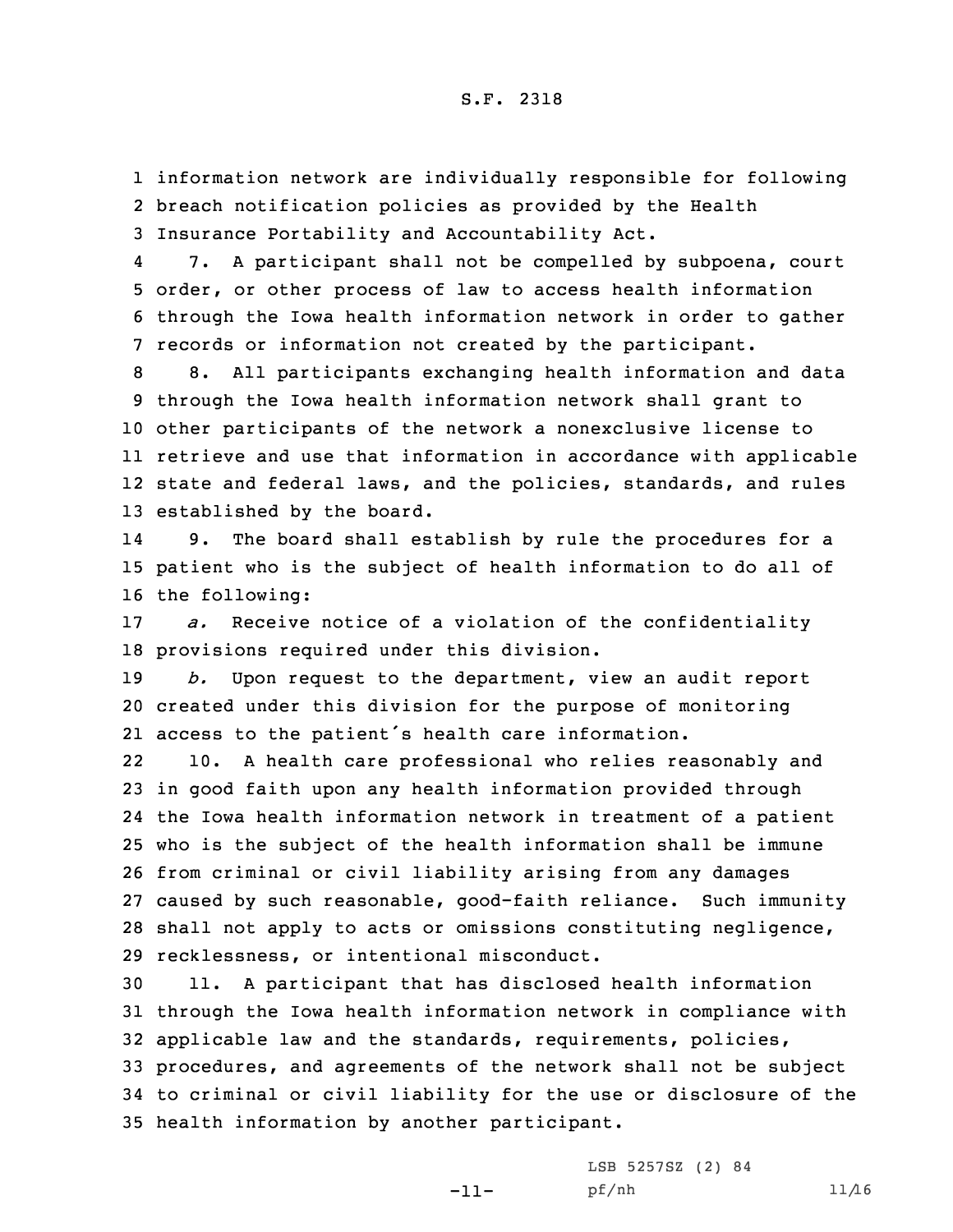1 12. Notwithstanding chapter 22, the following records shall 2 be kept confidential, unless otherwise ordered by <sup>a</sup> court or 3 consented to by the patient or by <sup>a</sup> person duly authorized to 4 release such information:

5 *a.* The protected health information contained in, stored in, 6 submitted to, transferred or exchanged by, or released from the 7 Iowa health information network.

8 *b.* Any protected health information in the possession of 9 the department due to its administration of the Iowa health 10 information network.

11 13. Unless otherwise provided in this division, when using the Iowa health information network or <sup>a</sup> private health information network maintained in this state that complies with the privacy and security requirements of this chapter for the purposes of patient treatment, <sup>a</sup> health care professional or <sup>a</sup> hospital is exempt from any other state law that is more restrictive than the Health Insurance Portability and Accountability Act that would otherwise prevent or hinder the exchange of patient information by the patient's health care professional or hospital.

21 Sec. 15. NEW SECTION. **135.156F Governance review.** 22 1. The governance structure as provided in this division consisting of the department acting on behalf of the board subject to executive committee review and board approval shall continue during the term of the state health information exchange cooperative agreement between the department and the office of the national coordinator for health information technology to address the development of standards, policies, and procedures; dissemination of interoperability standards; the installation, testing, and operation of the Iowa health information network infrastructure; and the evolution of Iowa health information network services to improve patient care for the population.

34 2. During the final year of the term of the cooperative 35 agreement, the executive committee and the department shall

-12-

LSB 5257SZ (2) 84 pf/nh 12/16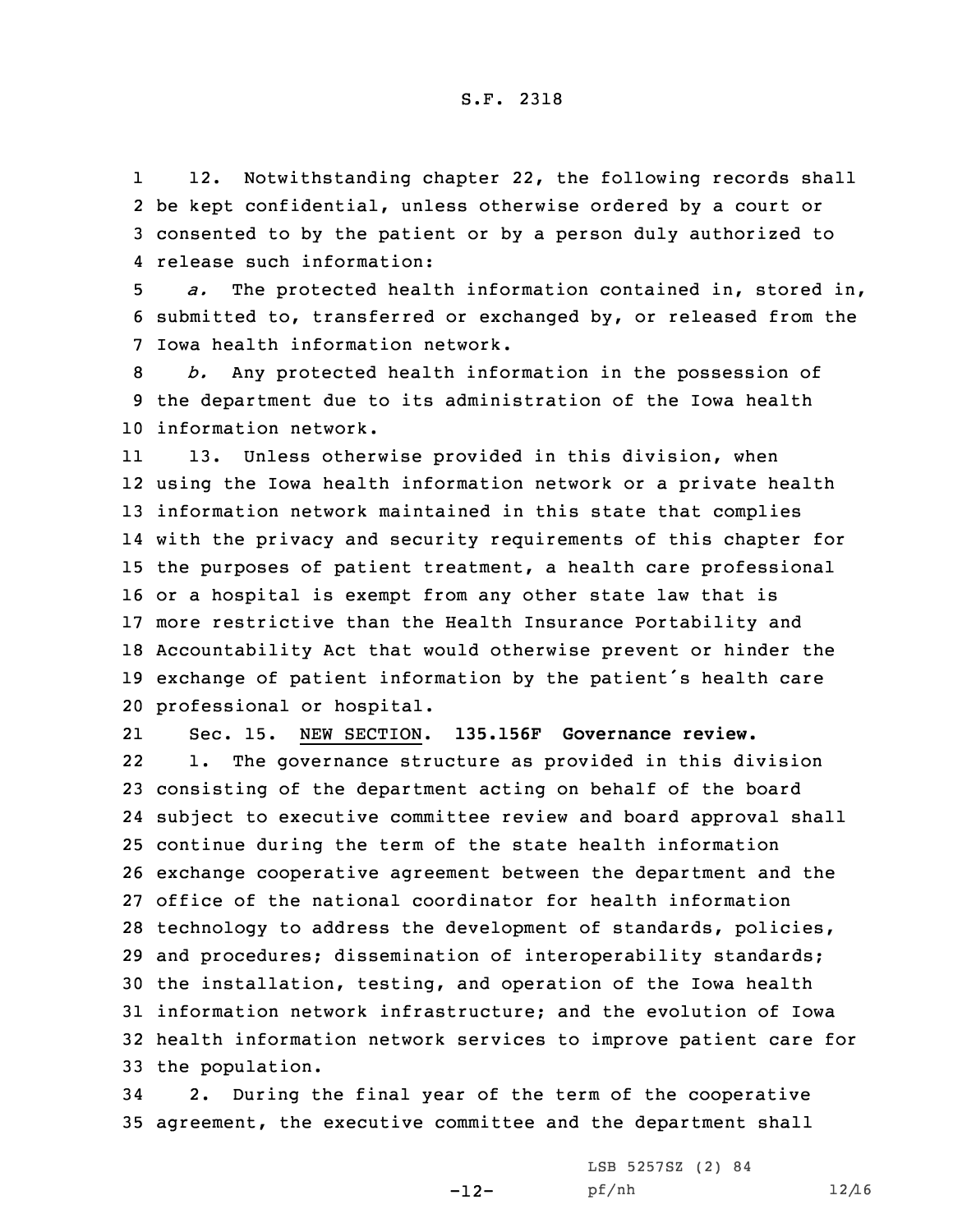review the governance structure, operations of the Iowa health information network, and the business and financial sustainability plan and make recommendations to the board regarding the future governance of the Iowa health information 5 network.

 Sec. 16. ADOPTION OF RULES. The state board of health shall adopt rules within twelve months of the effective date of this Act, pursuant to the directive in section 135.156E, as enacted in this Act, to provide the means and process by which patients may decline participation in the Iowa health information network, in whole or in part, including but not limited to, in consultation with the patient's health care professional, limiting health information associated with <sup>a</sup> specific visit from being exchanged through the Iowa health information network.

 Sec. 17. DETERMINATION OF USE, RELEASE, OR DISCLOSURE OF PROTECTED HEALTH INFORMATION. The department of public health shall review the potential of the use, release, or disclosure of protected health information under this Act for the purposes of research, and shall submit its findings and recommendations to the general assembly within twelve months of the effective date of this Act.

23 Sec. 18. EFFECTIVE UPON ENACTMENT. This Act, being deemed 24 of immediate importance, takes effect upon enactment. 25 EXPLANATION

 This bill provides for the creation of <sup>a</sup> statewide Iowa health information network (network). The bill provides definitions used in the bill. The bill provides findings and intent for the network, describing the importance of health information technology in transforming the delivery of health and medical care in the state and across the nation and in improving health care quality and the overall health of the population, increasing efficiencies in administrative health care, reducing unnecessary health care costs, and preventing medical errors. The network is to provide for the secure

-13-

LSB 5257SZ (2) 84 pf/nh 13/16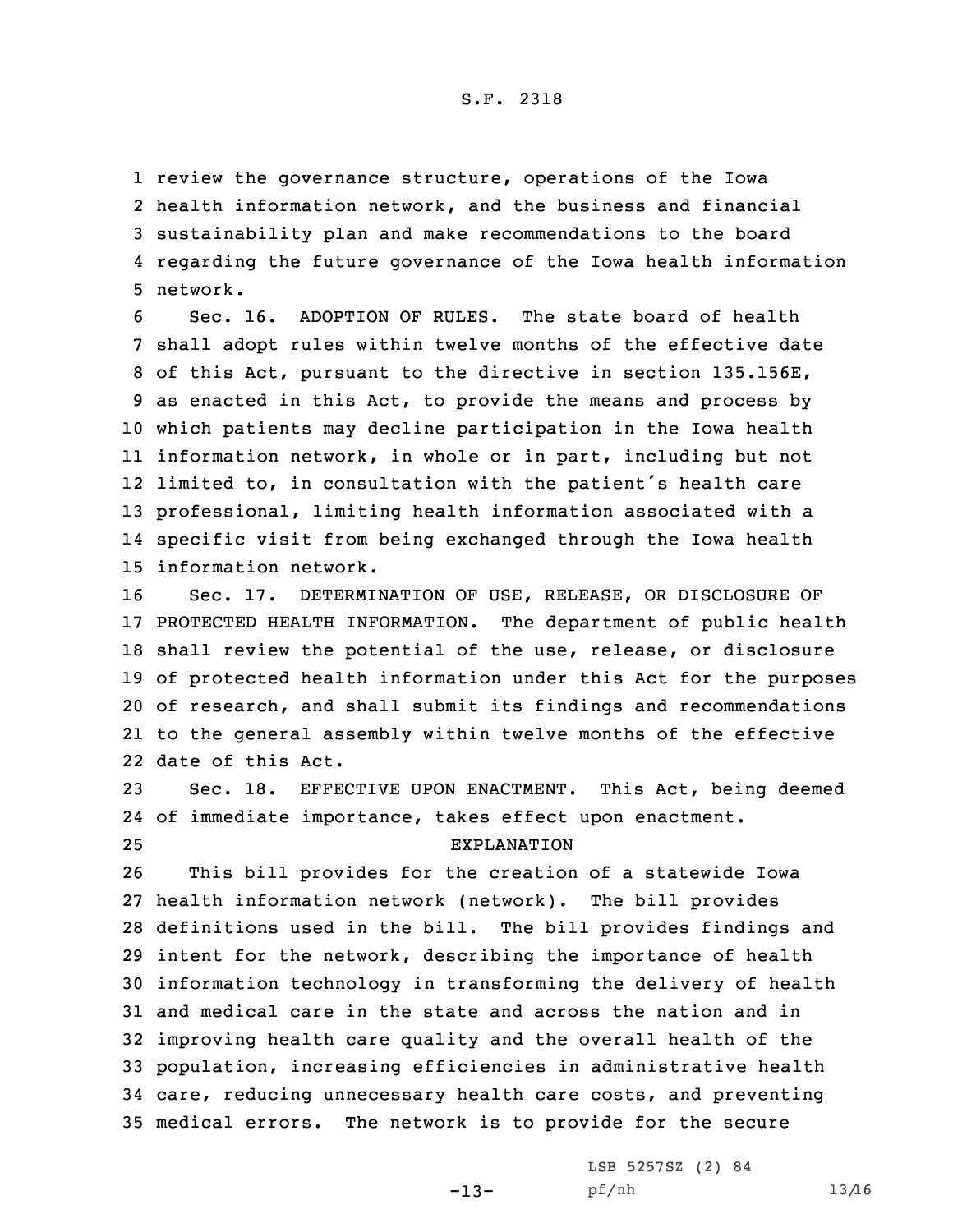electronic sharing of health information. The bill provides that it is the intent of the general assembly to establish <sup>a</sup> statewide Iowa health information network, which is not to constitute <sup>a</sup> health benefit network or health insurance network; and is not to preclude the formation and operation of regional, population-specific, or local health information networks or their participation in the statewide network.

 The bill provides that the state board of health (board), with the support of the department of public health and the advice of the existing electronic health information executive committee and advisory council, is to establish and annually review and update <sup>a</sup> business and financial sustainability plan for the network. The plan shall include fees to be paid by participants who access and use the network. The fee schedule is to be structured using fair share and value-based principles. The department is directed to update and submit <sup>a</sup> financial model to the executive committee and the board annually.

 The bill specifies the duties of the department in the day-to-day operations of the Iowa health information network. 21 The bill provides for the creation of <sup>a</sup> separate Iowa health information network fund within the state treasury under the control of the board. All revenues, donations, gifts, interest, participant fees, and other moneys received or generated relative to the network are to be deposited in the fund. Moneys in the fund are appropriated to and are only to be expended by the department on activities and operations of the Iowa health information network, subject to board approval. Moneys in the fund at the end of each fiscal year remain in the fund. The fund is subject to financial and compliance audits by the auditor of state.

 The bill provides for the technical infrastructure of the network. The network is to provide <sup>a</sup> mechanism to facilitate and support the secure exchange of electronic health information. The network is not to function as <sup>a</sup> central

 $-14-$ 

LSB 5257SZ (2) 84 pf/nh 14/16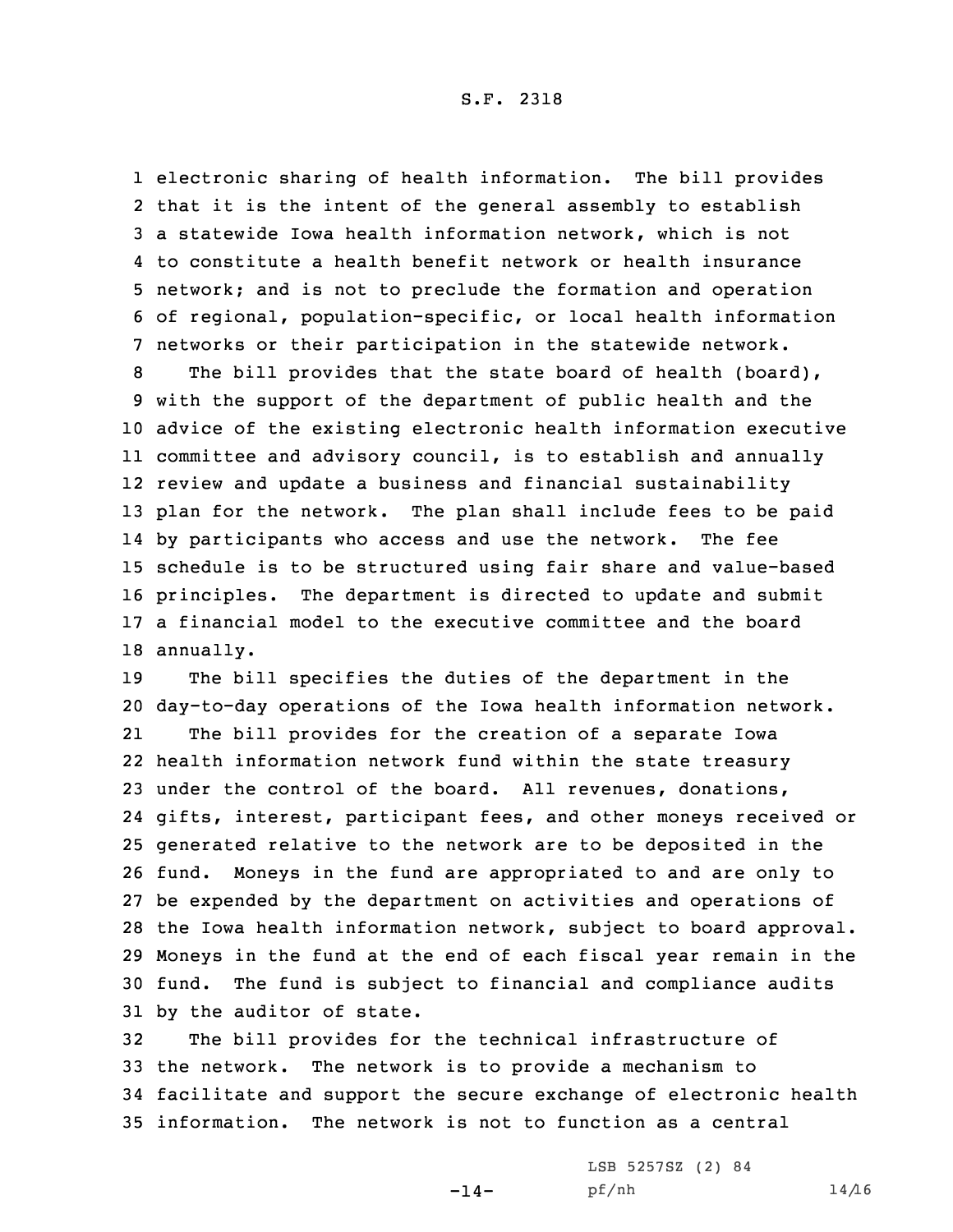1 repository of all health information, and is to provide <sup>a</sup> means 2 for participants without an electronic health record system to 3 access health information through the network.

4 The bill includes provisions relating to the legal and policy aspects of the network. The bill authorizes the department, with approval from the board, to develop security standards, policies, and procedures to protect the transmission and receipt of individually identifiable health information shared through the network. These include: authorization and authentication controls, role-based access, <sup>a</sup> secure and traceable electronic audit system, use of participant and data-sharing agreements, and controls over access, collection, and maintenance of health information. These provisions specify <sup>a</sup> patient's choice of participation in the Iowa health information network, and the requirements for sharing information in accordance with all other applicable state and federal laws, including the federal Health Insurance Portability and Accountability Act.

 The bill provides that the governance structure as provided in the bill consisting of the department acting on behalf of the board, subject to executive committee review and board approval, is to continue during the term of the state health information exchange cooperative agreement between the department and the office of the national coordinator for health information technology to address the development of standards, policies, and procedures; dissemination of interoperability standards; the installation, testing, and operation of the network infrastructure; and the evolution of health information network services to improve patient care for the population. During the final year of the term of the cooperative agreement (March 2014), the executive committee and the department are directed to review the governance structure, operations of the network, and the business and financial sustainability plan, and make recommendations to the board regarding the future governance of the network.

 $-15-$ 

LSB 5257SZ (2) 84 pf/nh 15/16